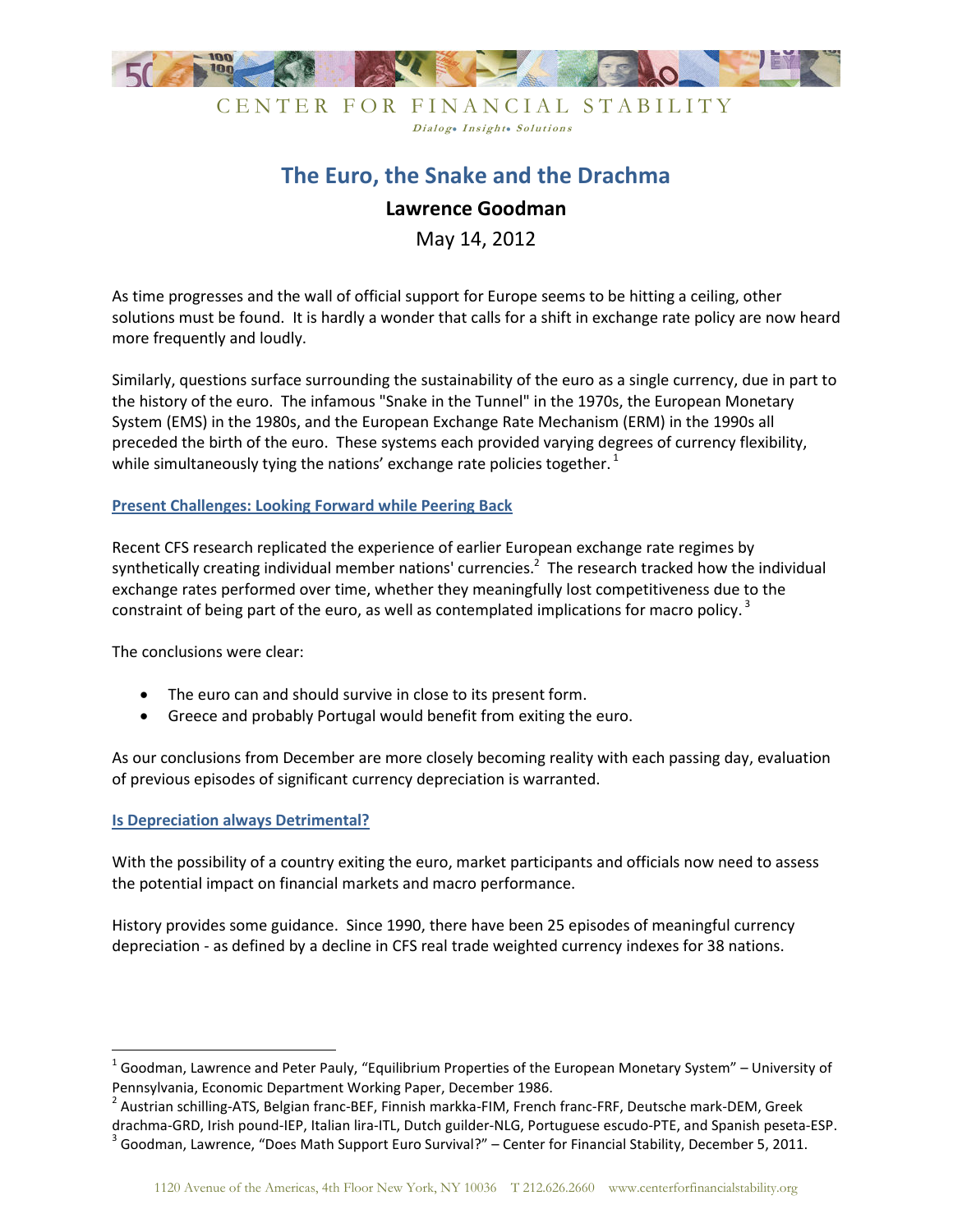



Source: International Financial Statistics, Direction of Trade Statistics, and Center for Financial Stability.

Interestingly, most nations (14) actually demonstrated better economic growth in the three years after the currency depreciation relative to the three years before the exchange rate shift. In these cases of extreme foreign exchange rate depreciation, growth averaged 4.7% per annum in the three years following the weakening of the currency. In the three years prior to the depreciation, GDP growth averaged 2.8%. The longer-term improvement came at a cost. GDP typically fell by 2.1% in the year coincident with the currency depreciation.